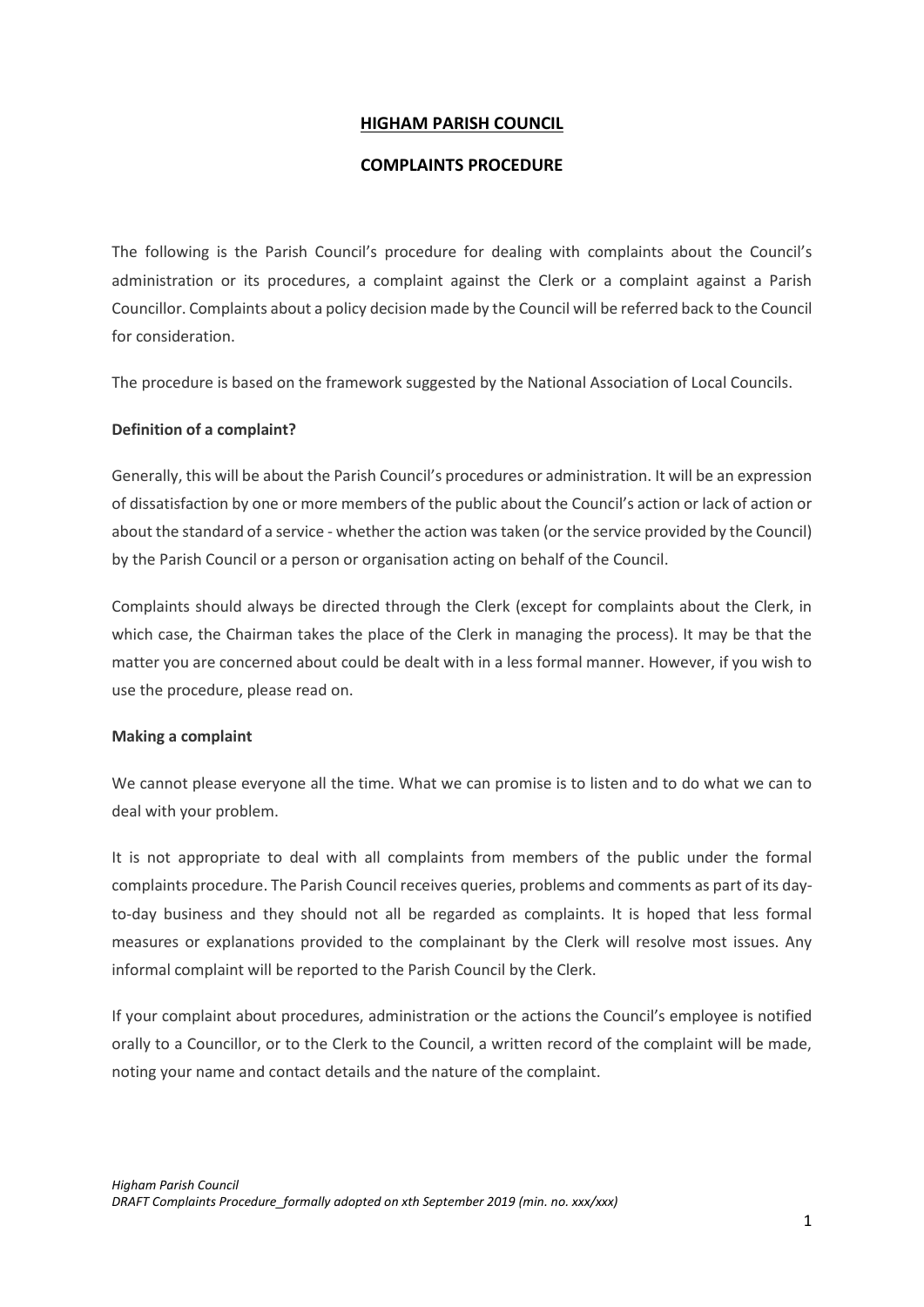You will be asked to put the complaint in writing (letter or e-mail) to the Clerk to the Council. Refusal to put the complaint in writing does not necessarily mean that the complaint cannot be investigated, but it is easier to deal with if it is in writing.

When your complaint has been received, we will write to you within seven days to let you know -

- Who is responsible for dealing with the complaint.
- How it will be dealt with.
- When the complaint is likely to be dealt with.

#### **What to do**

Complaints can be made in any of the following ways –

Write or telephone the Clerk to the Parish Council (see Parish Council website for details). If you wish to write rather than e-mail, please contact the Clerk for her address.

**Allen** 

Write to the Chairman of the Parish Council (see Parish Council website for details) If the complaint is about the Clerk, telephone or write to the Chairman.

### **What happens next?**

On receipt of your written complaint, the Clerk to the Council will seek to settle the complaint directly with you by explaining the Parish Council's position, if this is appropriate. Attempts will be made to resolve the complaint at this stage.

Generally speaking, complainants can expect to receive a response in full within a month of the acknowledgement of the complaint.

### **Complaint about the Clerk**

If the complaint is about the Clerk to the Council, you should write to the Chairman. The Clerk will be formally advised of the matter and given an opportunity to comment.

### **Complaint about the ethical behaviour of a Parish Councillor**

Members of Parish Councils sign a declaration to abide by a Code of Conduct and if they breach that code, there are consequences. A complaint alleging a breach of the Code of Conduct should be made in writing and addressed to Gravesham Borough Council's Monitoring Officer at The Civic Centre, Windmill Street, Gravesend, DA12 1AU.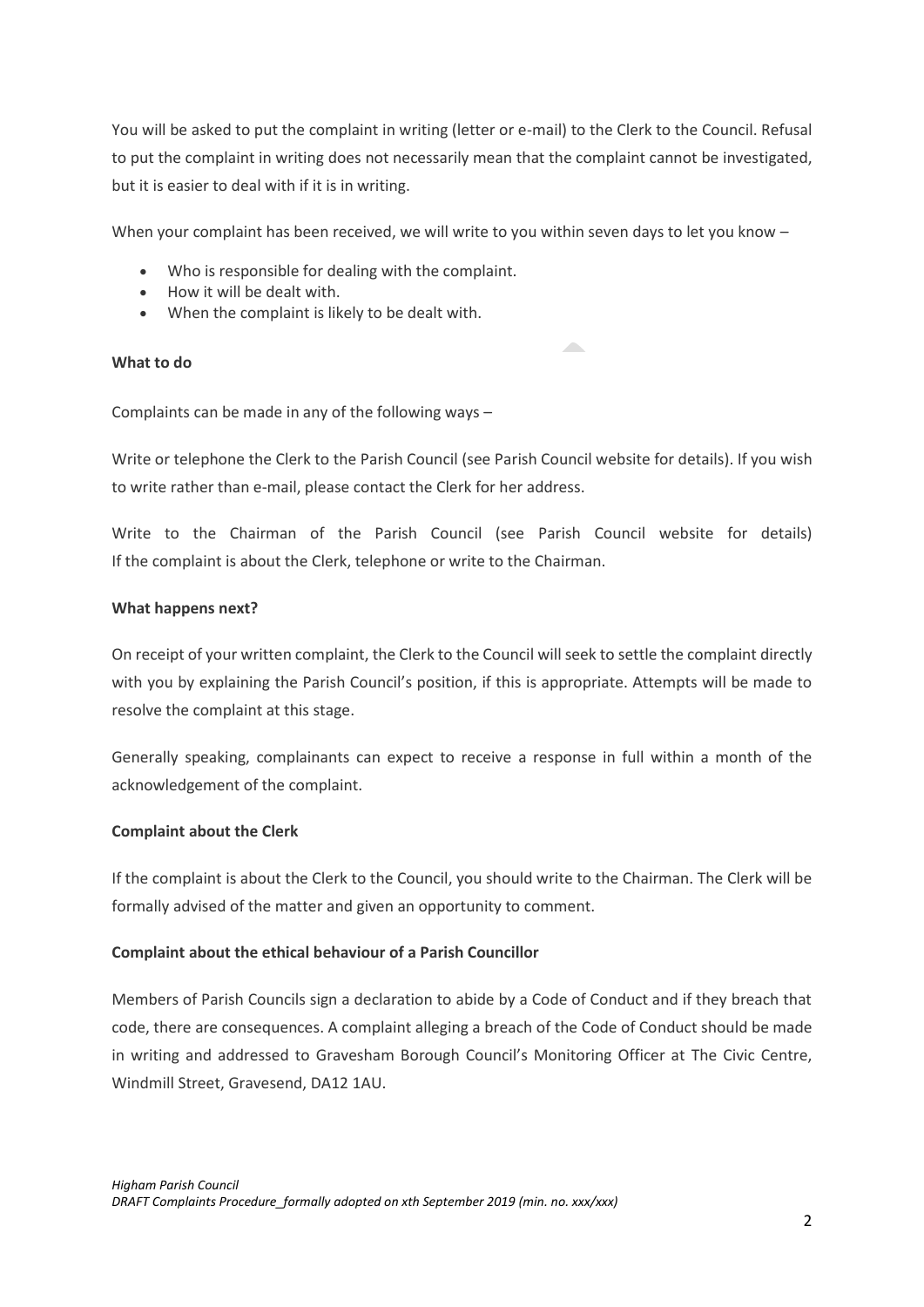#### **Unreasonable and Vexatious Complaints**

There will be circumstances when a complainant persists in wishing to pursue a complaint when it clearly has no reasonable basis, or when the Council has already taken reasonable action in response, or where some other process, whether through the courts or some other recognised procedure, should, or has been taken. These matters will be referred to the Parish Council by the Clerk with a summary of the issues and of the attempts made to resolve the complaint. The Parish Council may, in such circumstances, decide that no further action can usefully be taken in response to the complainant and inform the complainant so, making it clear that only new and substantive issues will merit a response.

### **Anonymous Complaints**

Anonymous complaints will be disregarded.

#### **Formal Complaints**

In certain circumstances, procedures/bodies other than the Parish Council may be appropriate in respect of the following types of complaint:

Financial irregularity - statutory right to object to Council's audit of accounts under S.16 Audit Commission Act 1998. On other matters, the council may need to consul its auditor. Criminal activity - the Police

### **How will the procedure operate?**

Complaints about the Council's procedures, administration or policies will be dealt with by the Parish Council. The outcome of the complaint will be published.

The Clerk will acknowledge receipt of your complaint within seven working days and will also advise when the matter will be dealt with by the Complaints Committee.

You will be invited to attend the meeting and to bring any representative if you wish.

Seven clear working days prior to the meeting, you are requested to provide the Parish Council with copies of any documentation or other evidence which you wish to refer to at the meeting. Similarly, the Parish Council will provide you with copies of any documentation which it wishes to rely on at the meeting.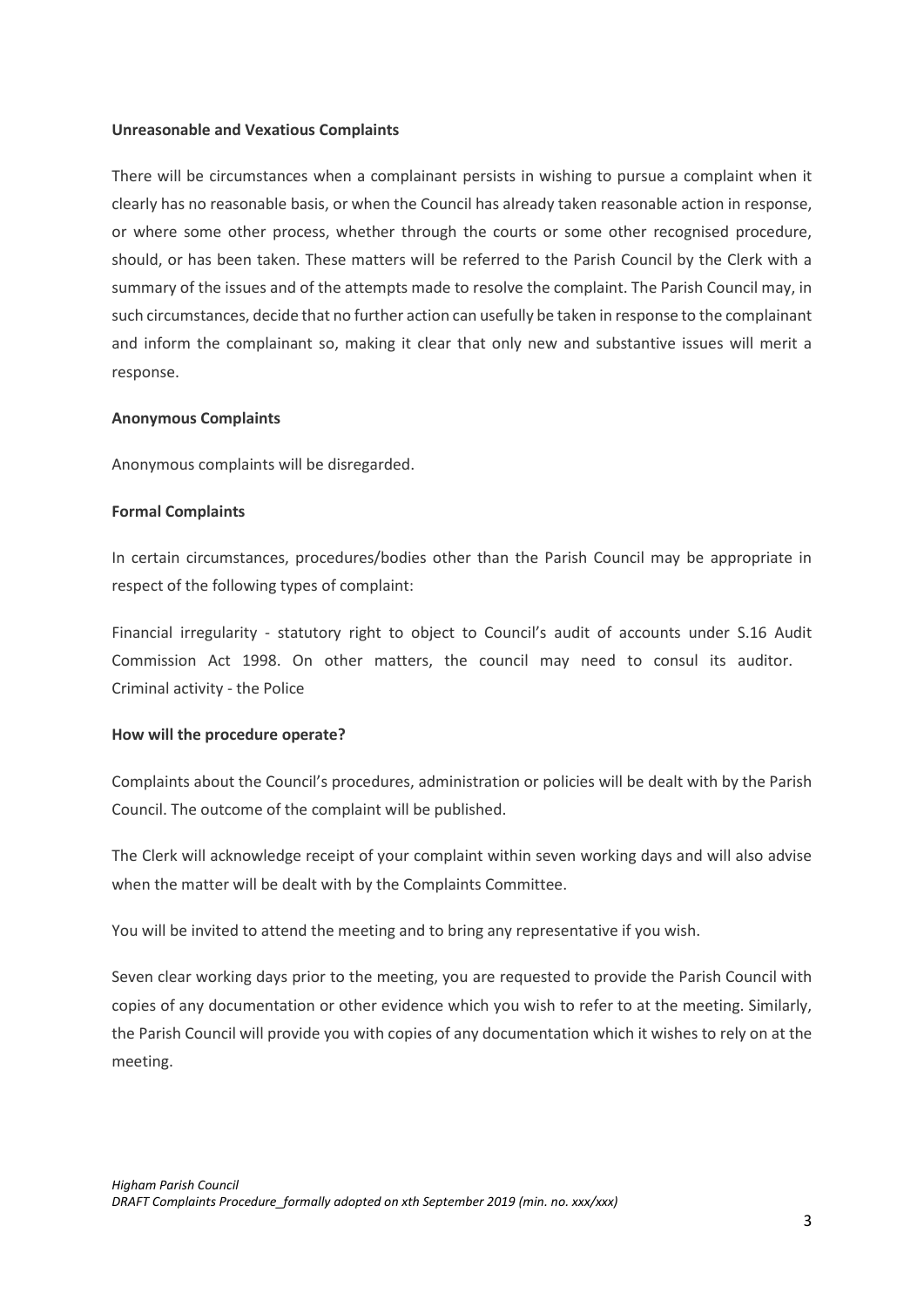### **Procedure at the Meeting**

The Complaints Committee will consider whether the circumstances of the meeting warrant the exclusion of the press and public.

The Chairman will introduce everyone and will explain the procedure.

You, as the complainant, or your representative, will outline the grounds for complaint.

Members of the Complaints Committee will ask questions of you or your representative.

If relevant, the Clerk will explain the Parish Council's position.

Members of the Committee will be able to ask questions of the Clerk to the Council.

The Chairman will summarise the Parish Council's position and then you will be offered the opportunity of summing up.

You will be asked to withdraw from the meeting (together with your representative or anyone accompanying you) whilst Members reach a decision on whether or not the grounds for the complaint have been made. It may be appropriate in some circumstances for the Clerk also to withdraw from the meeting whilst Members reach a decision.

If any points of clarification are required, you will be invited to re-join the meeting whilst clarification is sought and then asked to withdraw again.

You will then re-join the meeting to be advised of the decision of the Committee, together with reasons for the decision, or, if necessary, to be advised when a decision will be made. Dependent on the detail of the reasons for the decision, it might only be possible to give you the decision at the meeting, with the detailed reasons following in the decision letter.

### **After the meeting**

The decision will be confirmed in writing within seven working days, together with details of any action to be taken.

### **Complaints relating to the Clerk**

These will be dealt with either by the Parish Council as an employment matter. Such complaints could result in disciplinary action or, in cases of gross misconduct, dismissal from the Council's employment. The matter will be dealt with internally to protect the employment rights to which employees of the Parish Council are entitled. The complainant will be informed of action taken.